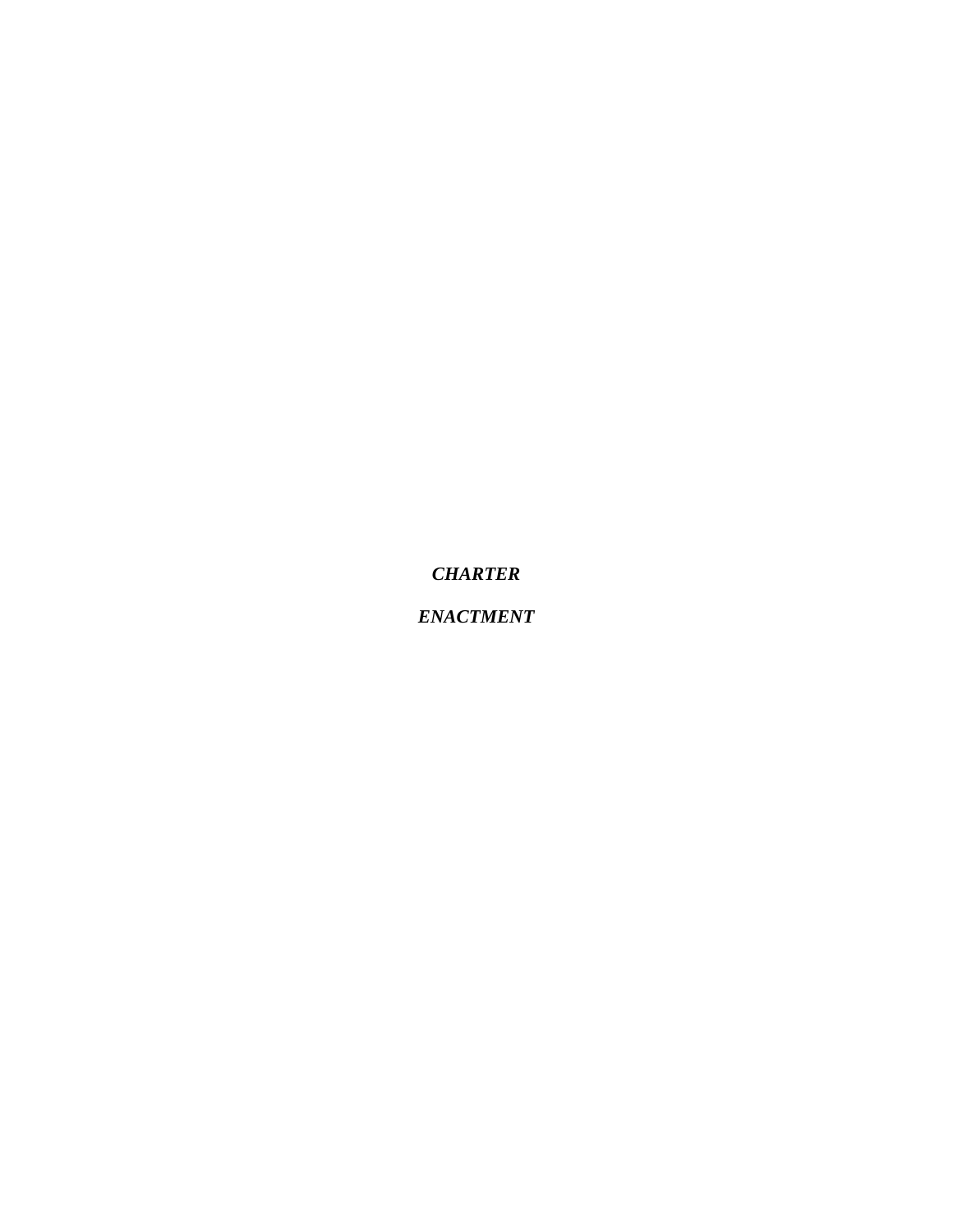# **§ 1 ENACTMENT.**

The Charter of the Town of Aberdeen is hereby revised and consolidated to read as follows: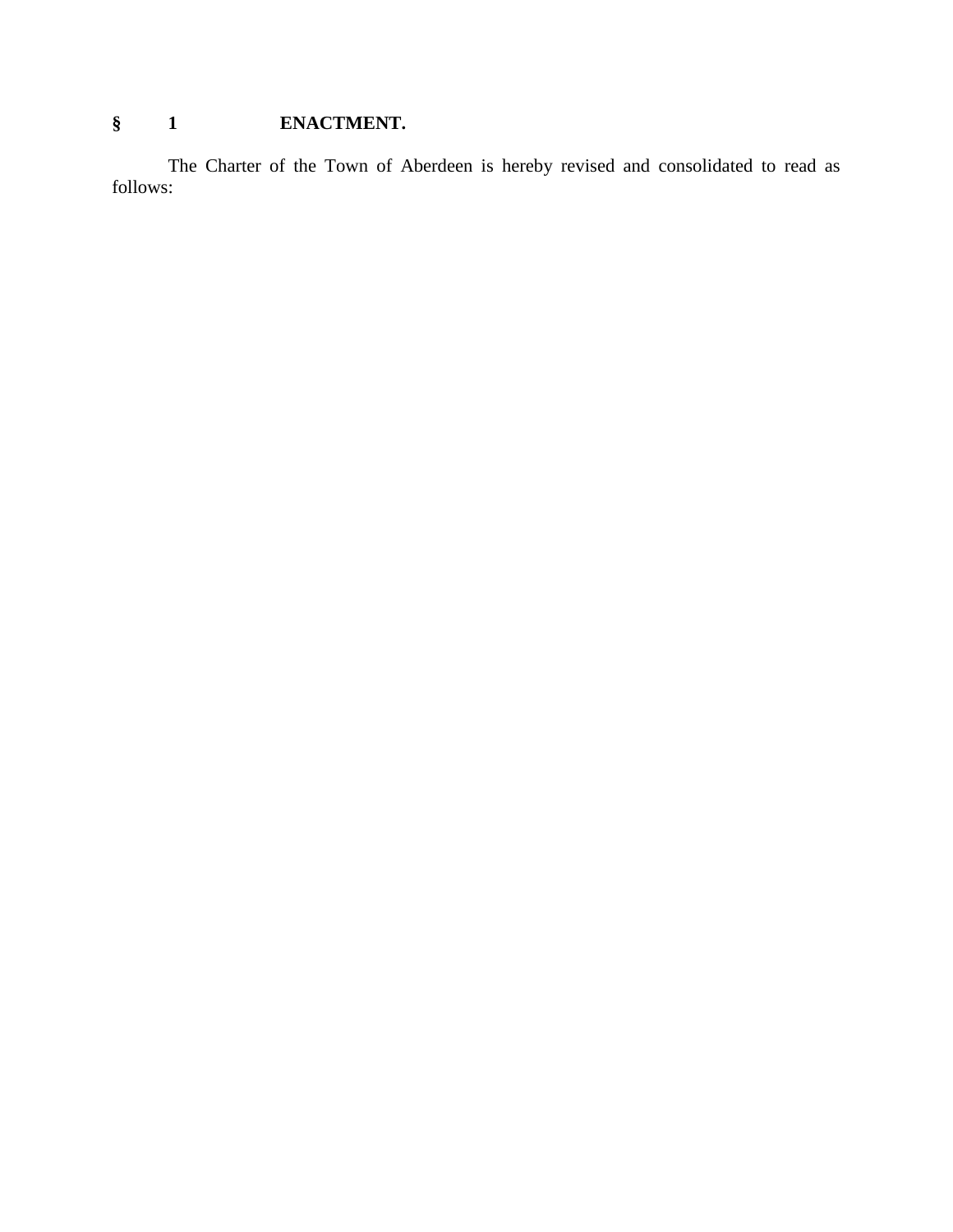*ARTICLE I INCORPORATION AND CORPORATE POWERS*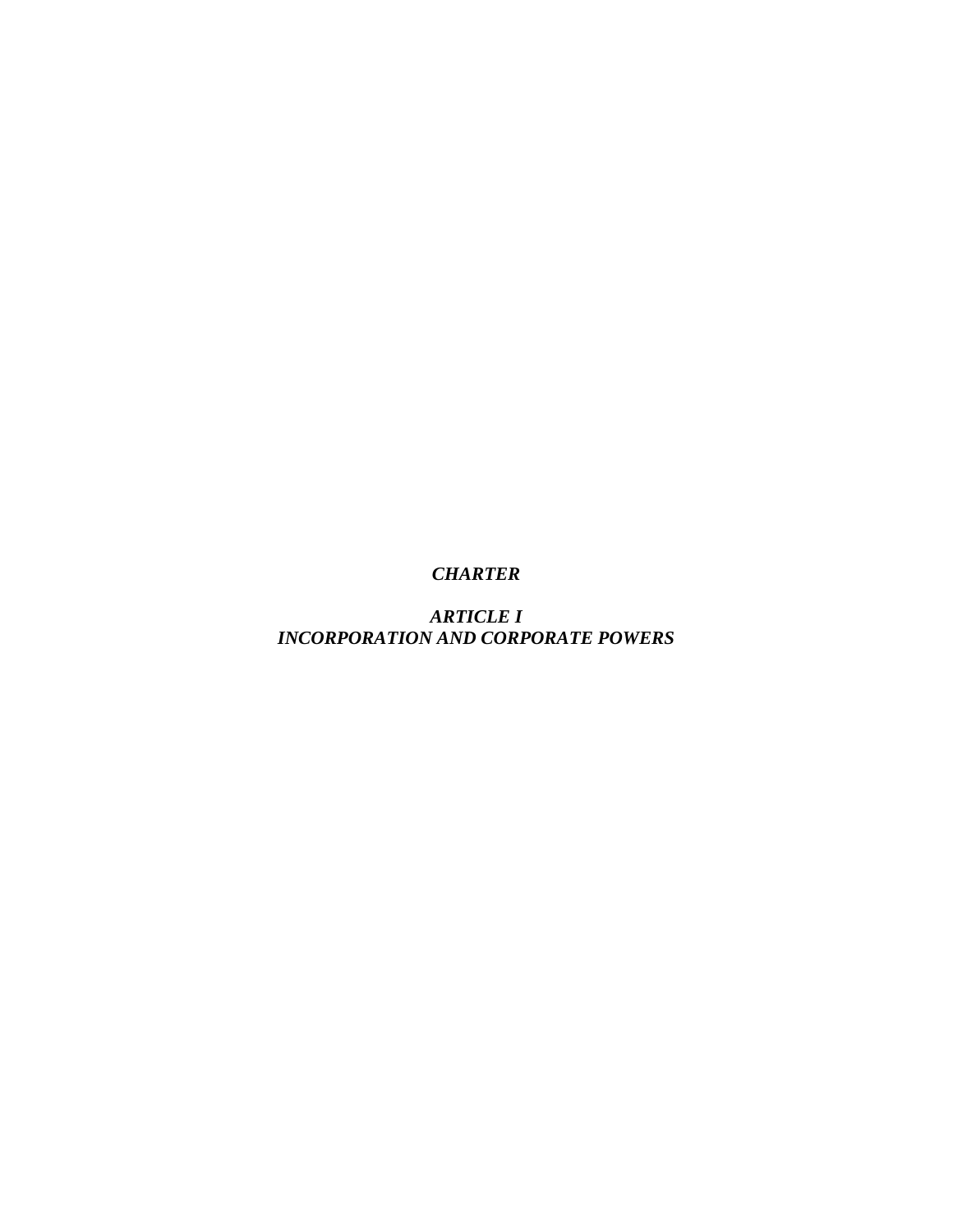#### **§ 1-1 INCORPORATION AND GENERAL POWERS.**

The Town of Aberdeen shall continue to be a body politic and corporate under the name of the "Town of Aberdeen," and shall continue to be vested with all property and rights which now belong to the town; shall have perpetual succession; may have a common seal and alter and renew the same at pleasure; may sue and be sued; may contract, may acquire and hold all such property, real and personal as may be devised, bequeathed, sold or in any manner conveyed or dedicated to it, to otherwise acquired by it, and may from time to time hold, invest, sell or dispose of the same; and shall have and may exercise in conformity with this Charter all municipal powers, functions, rights, privileges and immunities of every name and nature.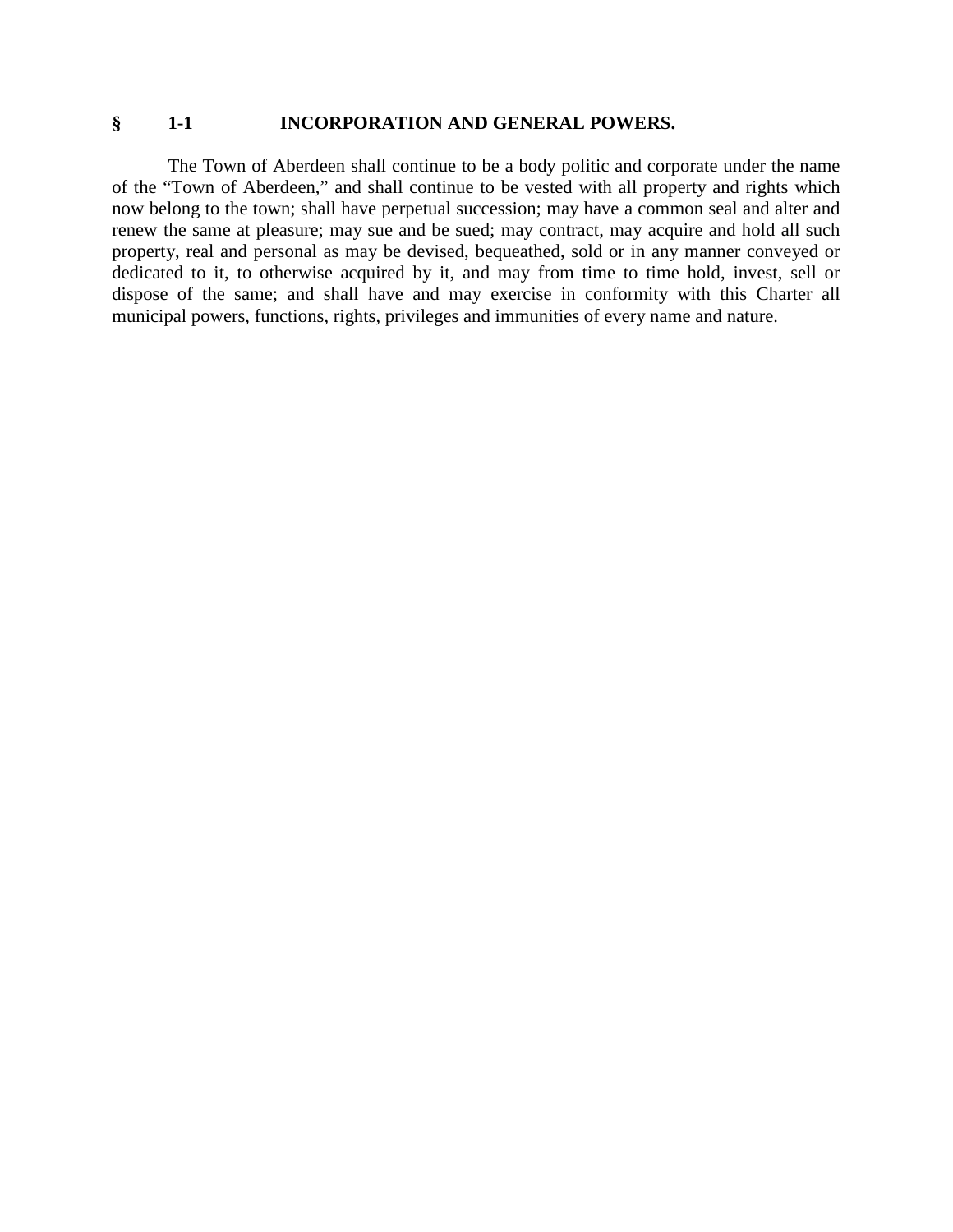## **§ 1-2 EXERCISE OF POWERS.**

All powers, functions, rights, privileges and immunities of the town, its officers, agencies or employees, shall be carried into execution as provided by this Charter, if this Charter makes no provision, as provided by ordinance or resolution of the board of commissioners and as provided by the general laws of North Carolina pertaining to municipal corporations.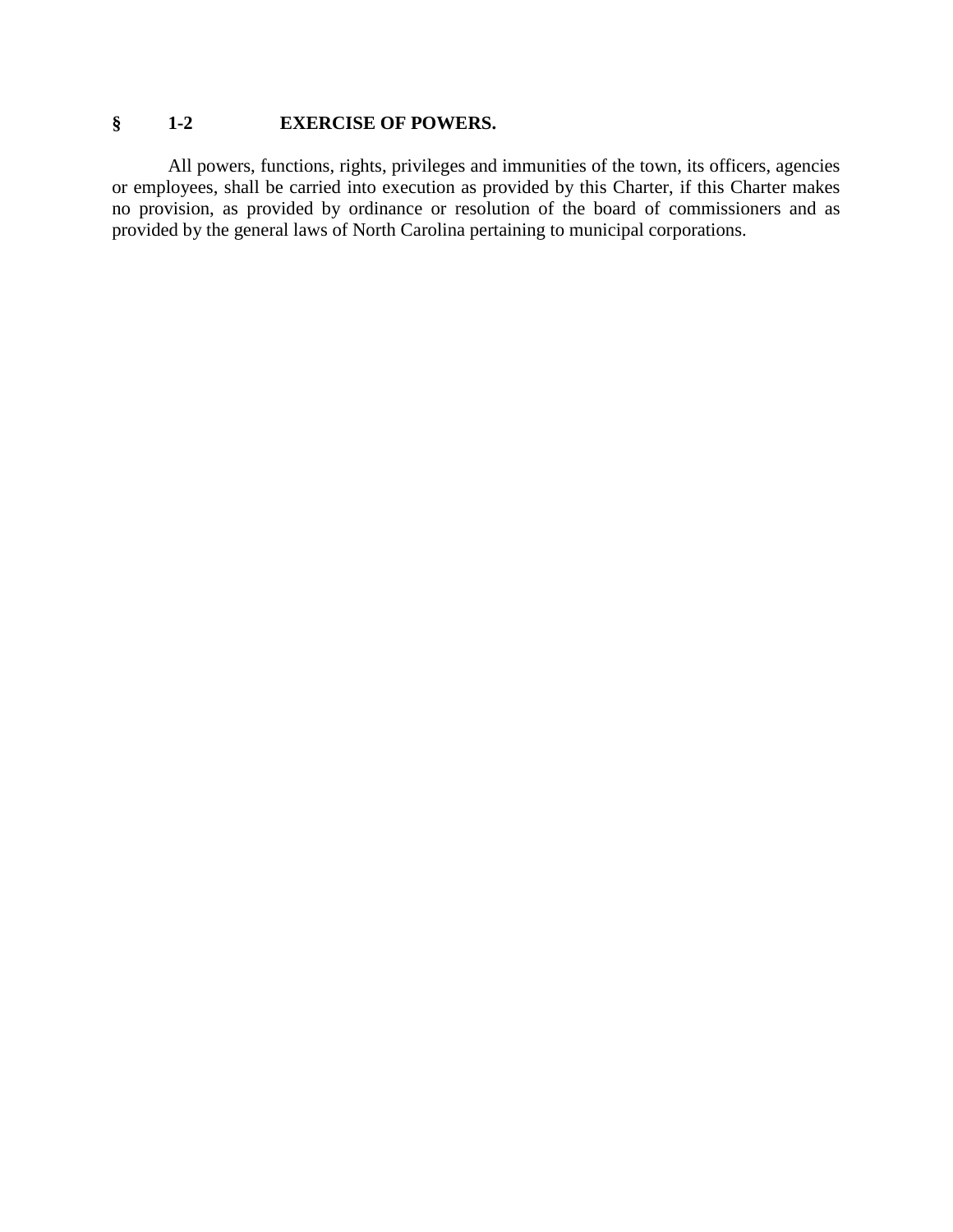### **§ 1-3 ENUMERATED POWERS NOT EXCLUSIVE.**

The enumeration of particular powers by this Charter shall not be held or deemed to be exclusive but, in addition to the powers enumerated herein or implied hereby, or those appropriate to the exercise of such powers, the Town of Aberdeen shall have and may exercise all powers which, under the Constitution of North Carolina, it would be competent for this Charter specifically to enumerate.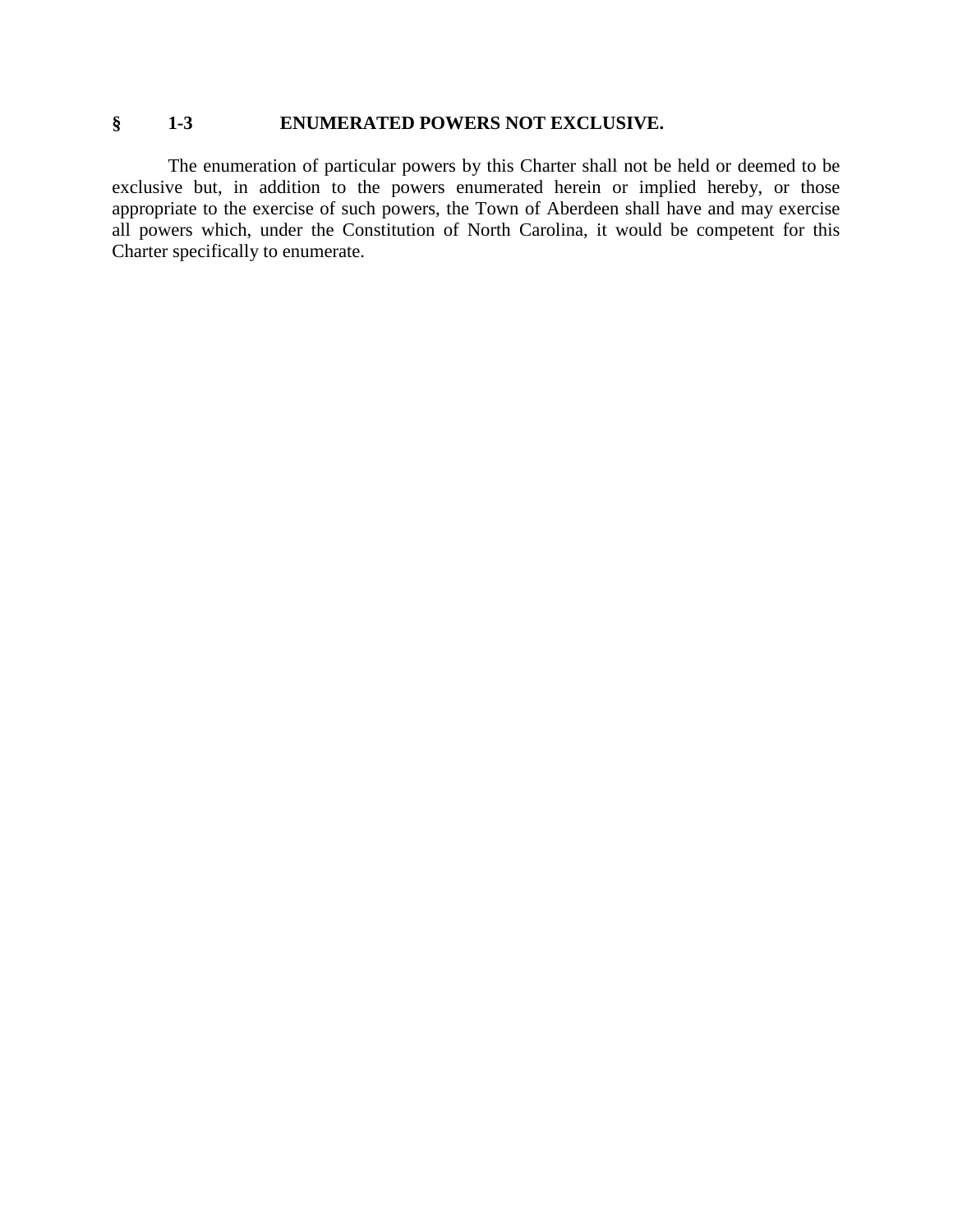*ARTICLE II CORPORATE BOUNDARIES*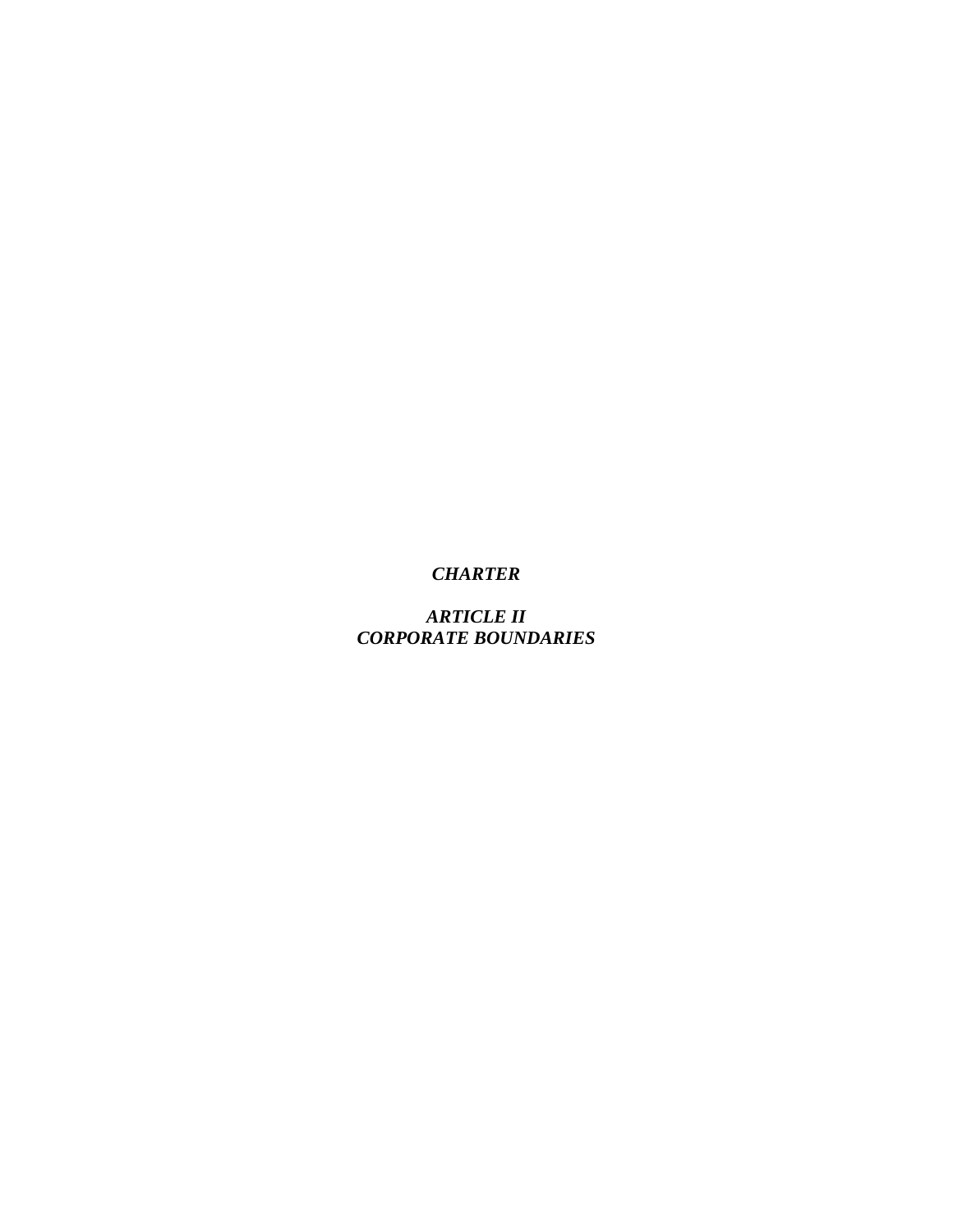#### **§ 2-1 EXISTING CORPORATE BOUNDARIES.**

(A) The corporate limits of the Town of Aberdeen shall be those existing at the time of the ratification of this Charter and as the same may be altered from time in accordance with law. The board of commissioners shall cause to be prepared a map to be designated "Map of the Town of Aberdeen Corporate Limits," showing the corporate limits as the same may exist as of the effective date of this Charter. The board of commissioners shall also cause to be prepared a written description of the corporate limits as shown on said map to be designated "Description of Aberdeen Corporate Limits." Said map and description shall be retained permanently in the office of the town clerk as the official map and a description of the corporate limits of the town. Immediately upon alteration of the corporate limits made pursuant to law from time to time the board of commissioners shall cause to be made the appropriate changes and/or additions to said official map and description. Photographic copies or other legible and permanent reproductions of said official map or description certified as by law providing for the certification of ordinances shall be admissible into evidence in all courts and shall have the same force and effect as would the official map or description.

(B) The town board shall require the redrawing of the official map and the rewriting of the official description as may from time to time be required. A redrawn map and a rewritten description shall supersede for all purposes the earlier maps and descriptions which are respectively replaced.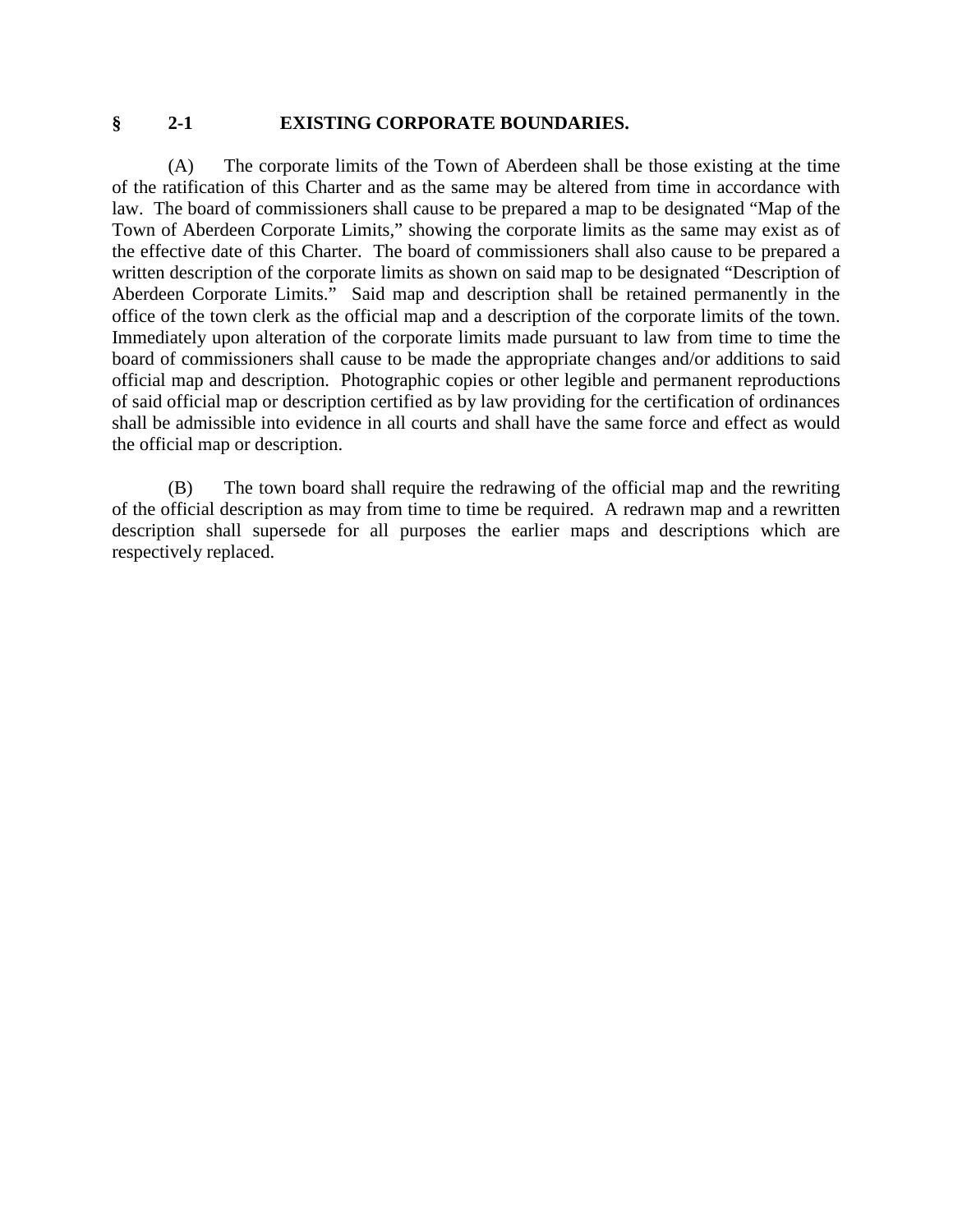# **§ 2-2 EXTENSION OF CORPORATE BOUNDARIES.**

All extensions of the corporate boundaries shall be governed by the General Statutes of North Carolina.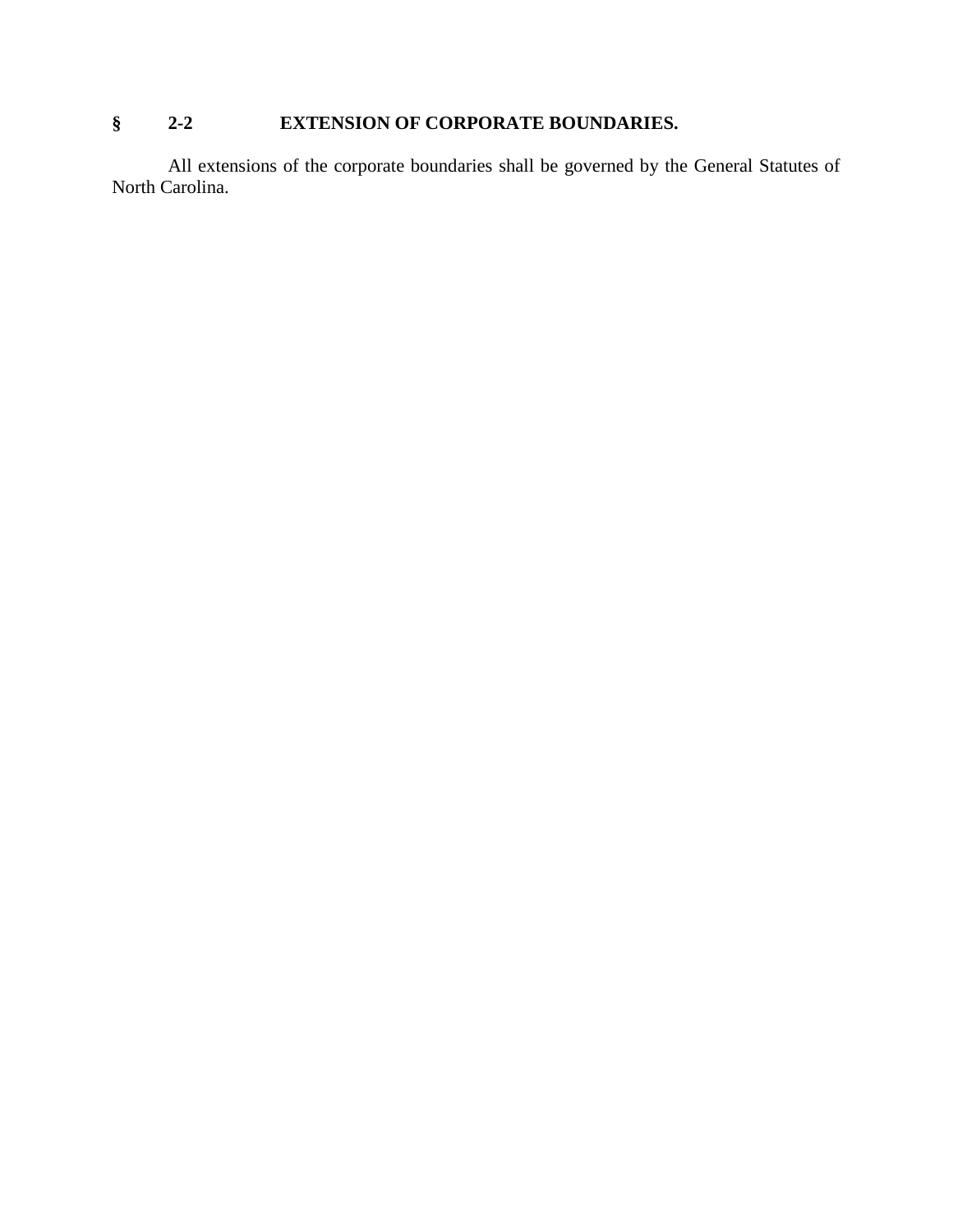*ARTICLE III MAYOR AND BOARD OF COMMISSIONERS*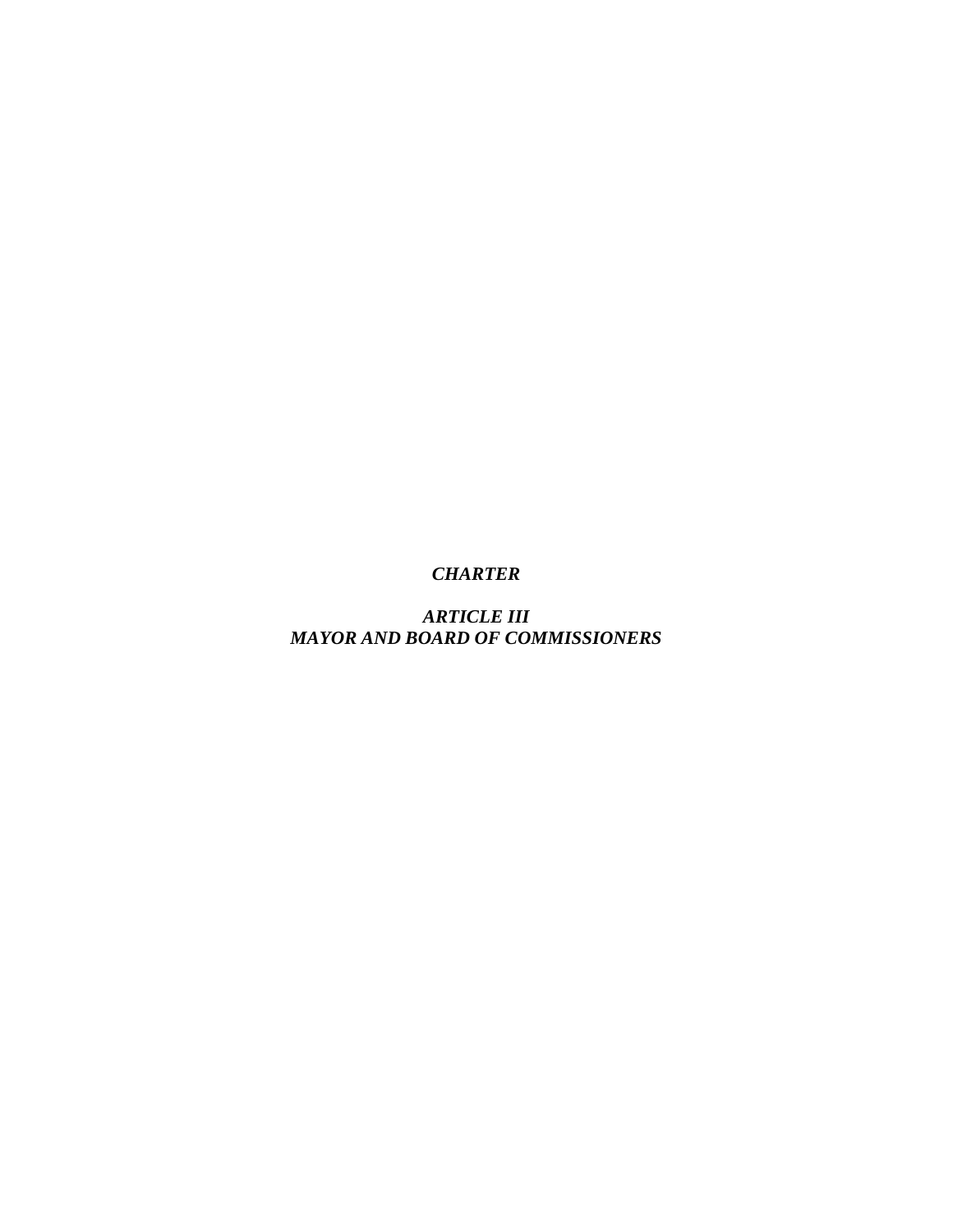# **§ 3-1 COMPOSITION OF BOARD OF COMMISSIONERS.**

The board of commissioners shall consist of five members to be elected by the qualified voters of the town voting at large in the manner provided in Article IV of this Charter.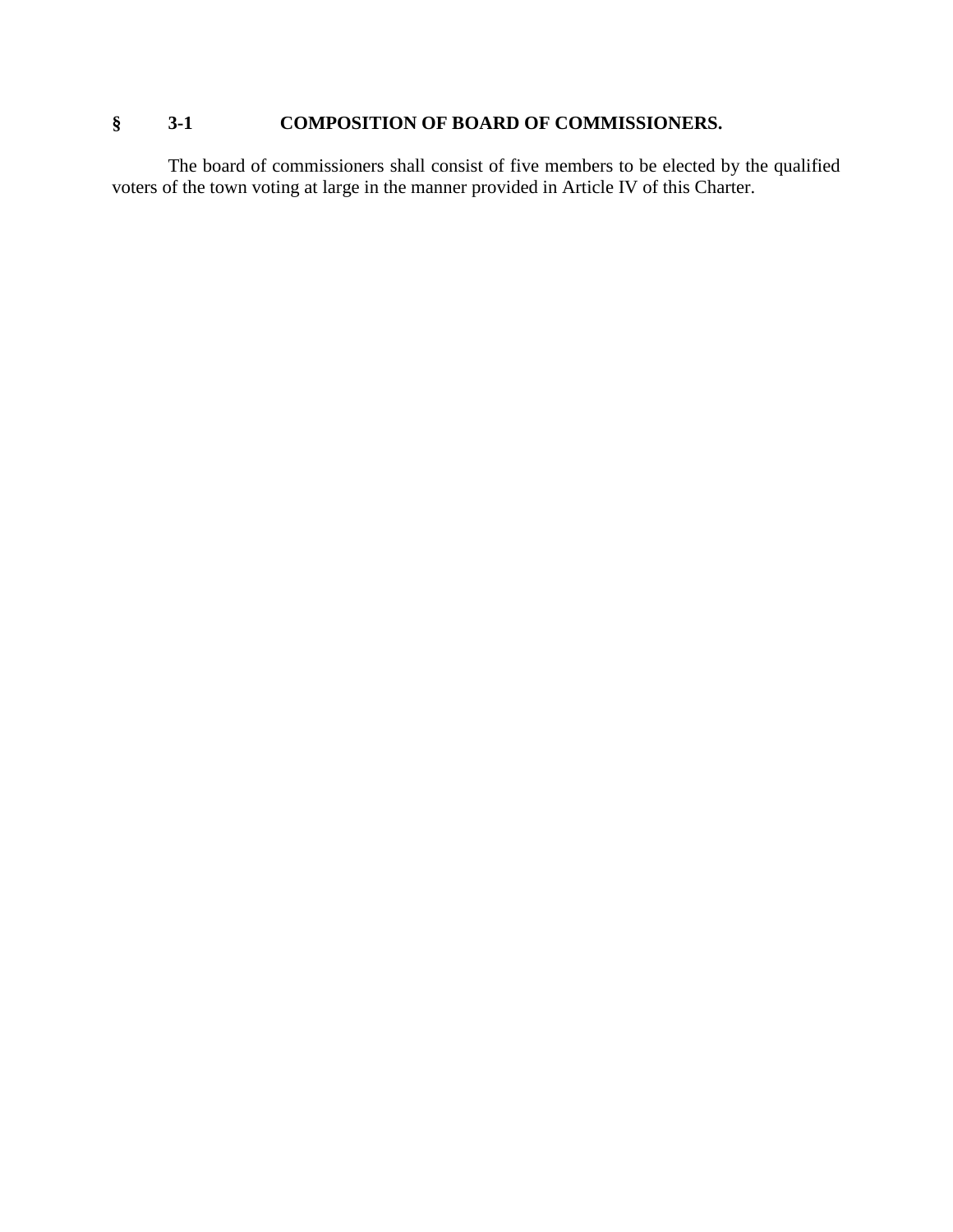#### **§ 3-2 MAYOR AND MAYOR PRO TEMPORE.**

The mayor shall be elected by and from the qualified voters of the town voting at large in the manner provided in Article IV of this Charter. The mayor shall be the official head of the town government and shall preside at all meetings of the board of commissioners. When there is an equal division on a question, the mayor shall resolve the deadlock by this vote, but he shall in no other case. The mayor shall exercise such powers and perform such duties as are or may be conferred upon him by the general laws of North Carolina, by this Charter, and by the ordinances of the town. The board of commissioners shall choose one of its number to act as mayor pro tempore and he shall perform the duties of the mayor in the mayor's absence or disability. The mayor pro tempore as such shall have no fixed term of office, but shall serve in such capacity at the pleasure of the remaining members of the board.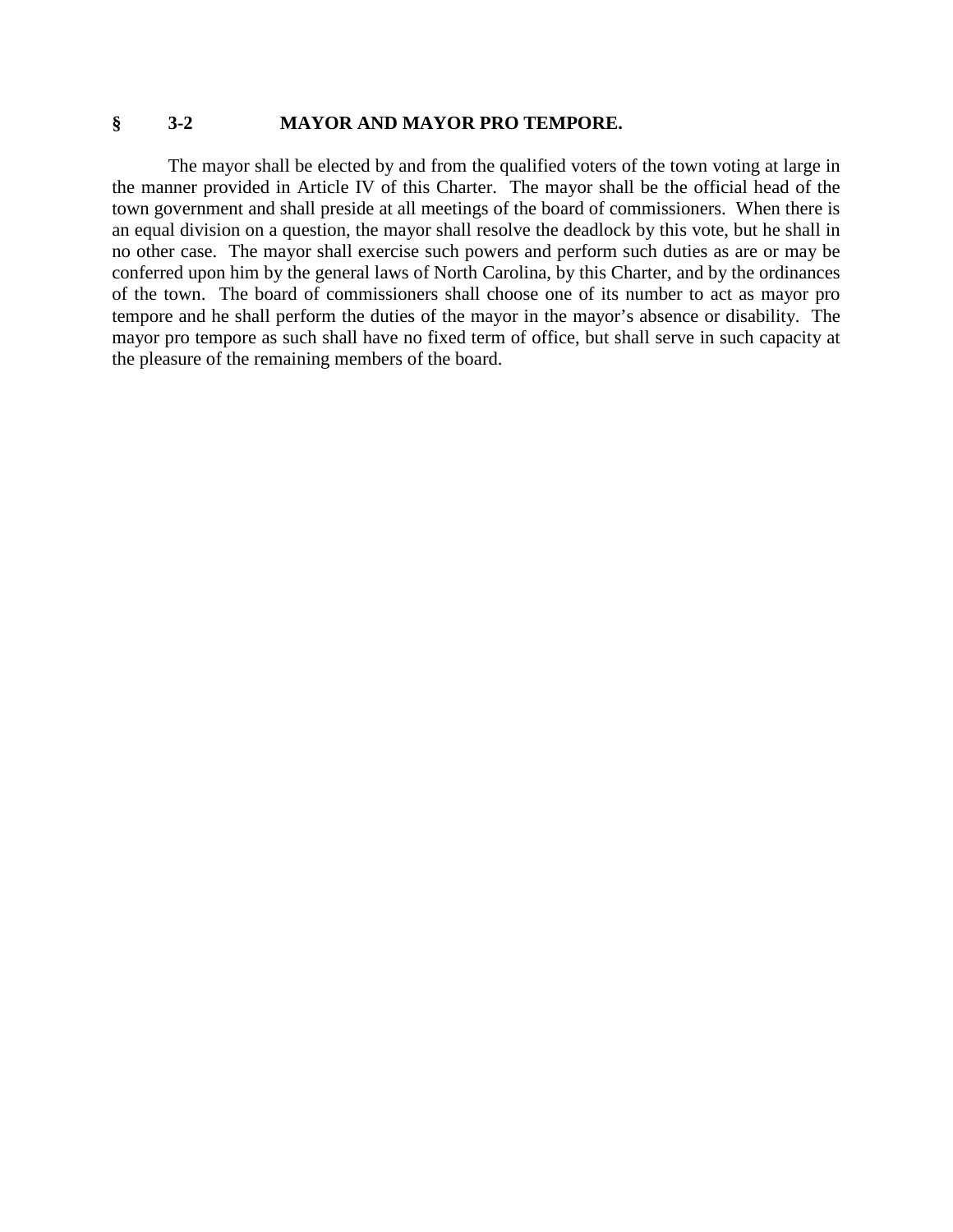### **§ 3-3 COUNCIL-MANAGER FORM OF GOVERNMENT.**

The town shall operate under the council-manager form of government in accordance with Part 2 of Article 7, Chapter 160-A of the General Statutes. The term "council" shall be deemed to be interchangeable with the term "board of commissioners", as set forth in G.S. §  $160A-1(3)$ .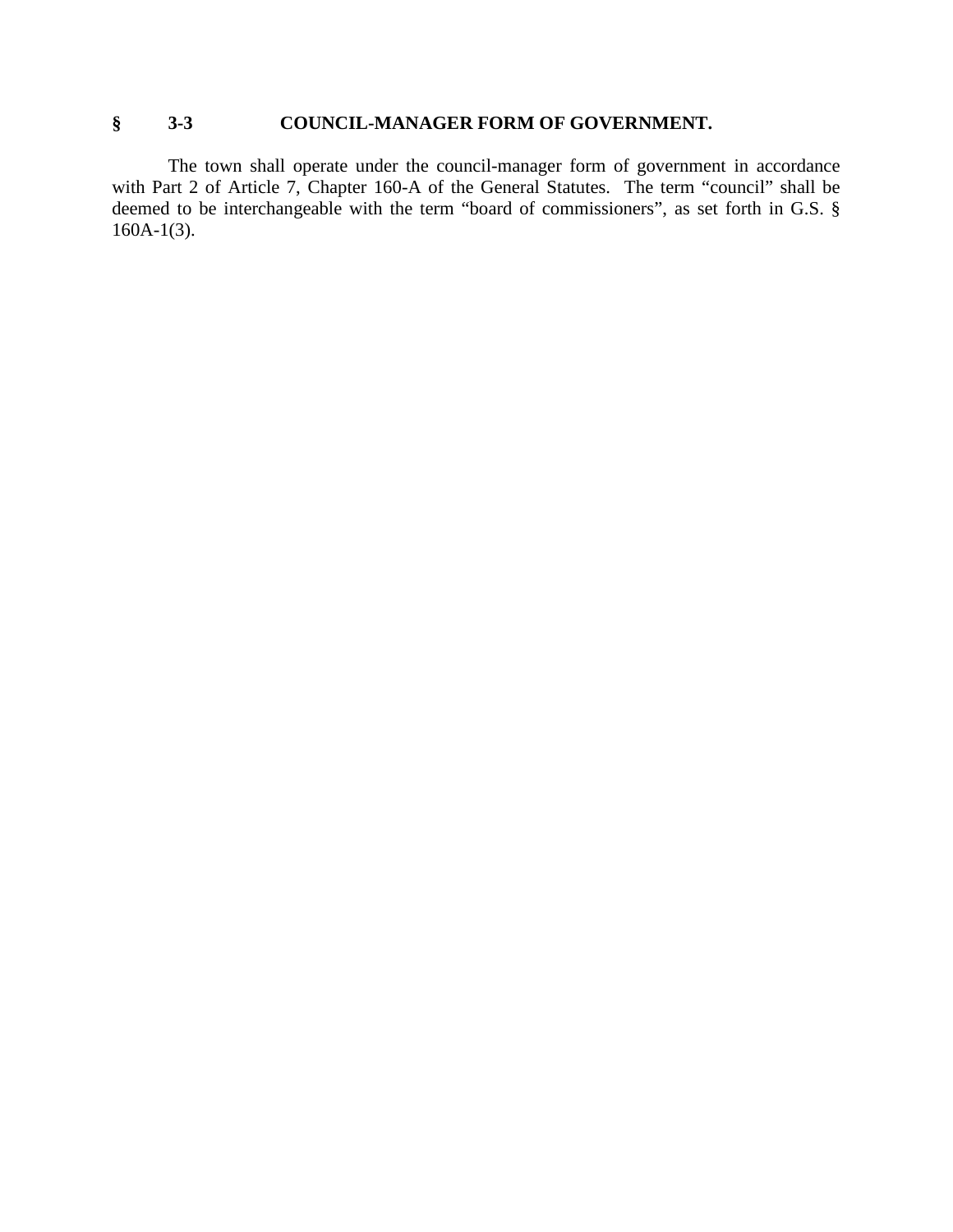### **§ 3-4 TERMS; QUALIFICATIONS; VACANCIES.**

(A) The members of the board of commissioners shall serve for staggered terms of four years. The mayor shall serve for a term of four years as set forth in Article IV section 4.1. Their terms shall begin on the day and hour of the organizational meeting in December following their election and they shall serve until their successors are elected and qualify. (Ordinance amended 4/23/2018)

(B) No person shall be eligible to be a candidate or to be elected as mayor or as a member of the board of commissioners or to serve in such capacity, unless he is a resident and a qualified voter of the town.

(C) In the event a vacancy occurs in the office of mayor or commissioner, the board shall by majority vote appoint some qualified person to fill the same for the remainder of the unexpired term.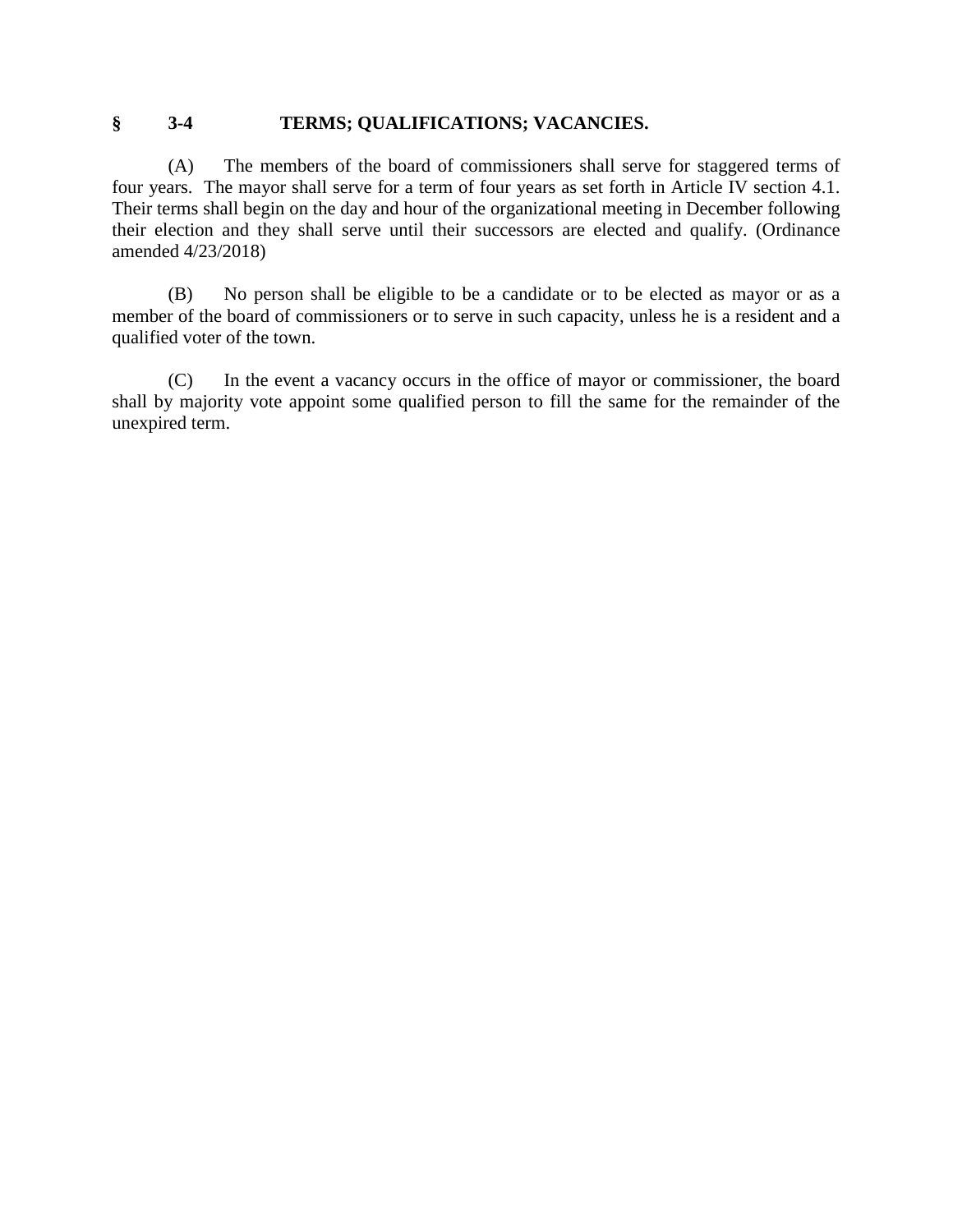### **§ 3-5 ORGANIZATION OF BOARD OF COMMISSIONERS, OATHS OF OFFICE.**

The board of commissioners shall meet and organize for the transaction of business at the first regularly scheduled meeting of the board in December following each biennial election. Before entering upon their offices, the mayor and each commissioner shall take, subscribe to and have entered upon the minutes of the board of the following oath of office:

"I, \_\_\_\_\_\_\_\_\_\_\_\_\_\_\_ do solemnly swear (or affirm) that I will support and maintain the Constitutions and laws of the United States and the Constitution and laws of North Carolina not inconsistent therewith, and that I will faithfully discharge the duties of my office as \_\_\_\_\_\_\_\_\_\_\_\_\_\_\_ so help me, God."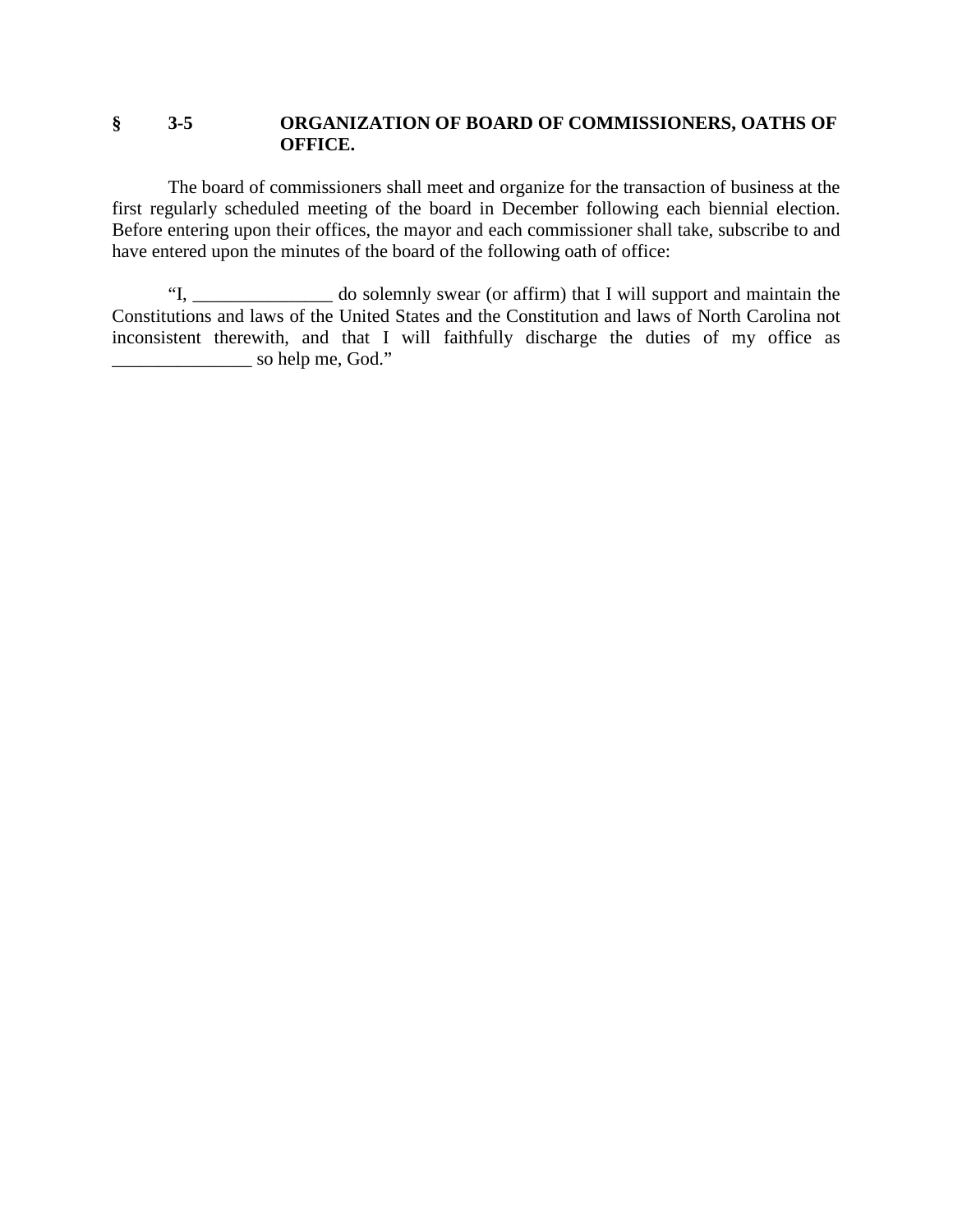# **§ 3-6 MEETINGS OF BOARD.**

The board of commissioners shall fix a suitable time and place for its regular meetings, which shall be held at least as often as once monthly. Special meetings may be held according to the procedures and requirements designated by the general laws of North Carolina pertaining to special meetings of city councils.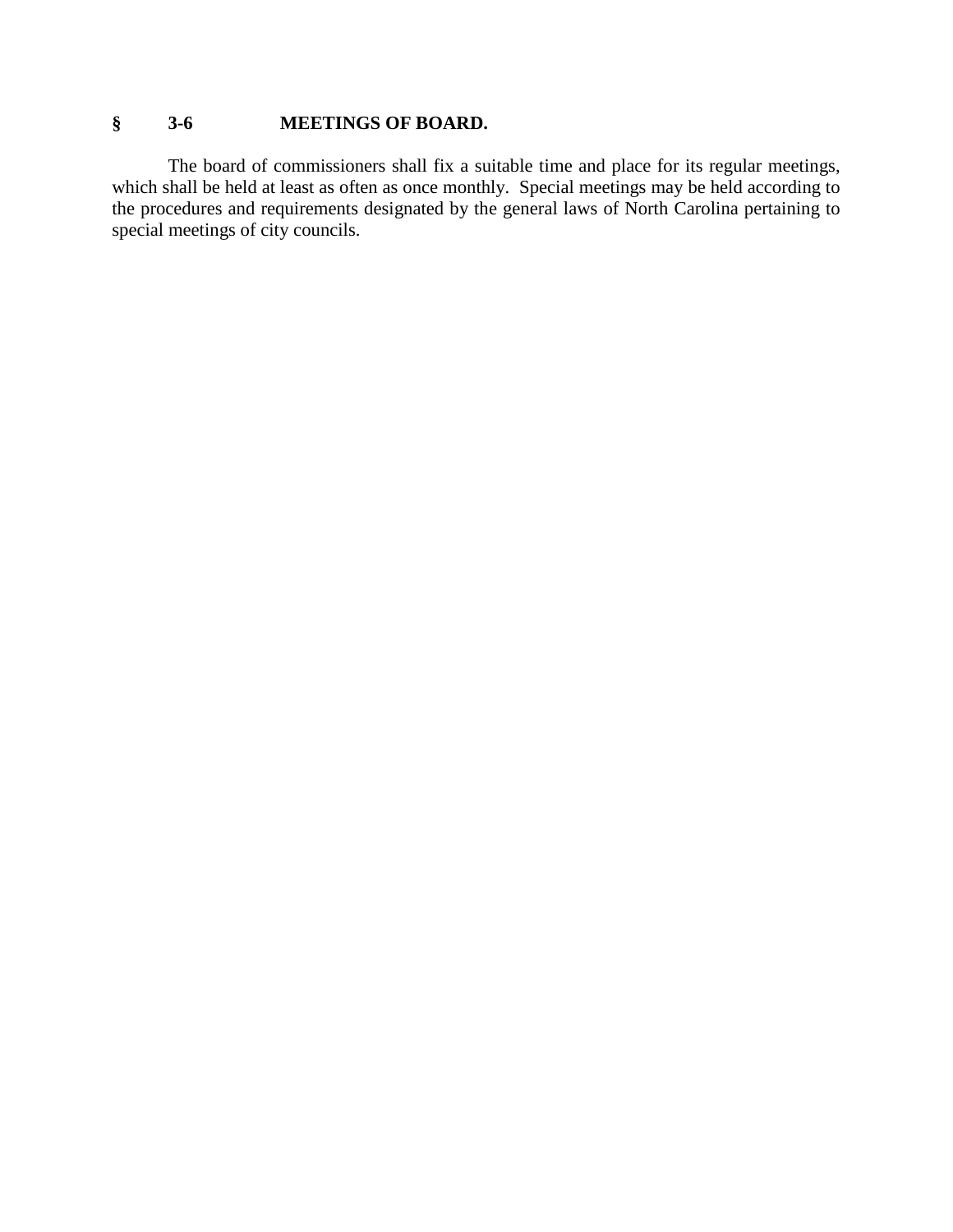## **§ 3-7 QUORUM; VOTES.**

(A) A majority of the members elected to the board of commissioners shall constitute a quorum for the conduct of business, but a less number may adjourn from time to time to compel the attendance of absent members in such manner as may be prescribed by ordinance.

(B) The affirmative vote of a majority of the members elected to the board of commissioners not excused from voting on the issue in question shall be necessary to adopt any ordinance, or any resolution or motion having the effect of an ordinance. All other matters to be voted upon shall be decided by a majority vote of those present and voting.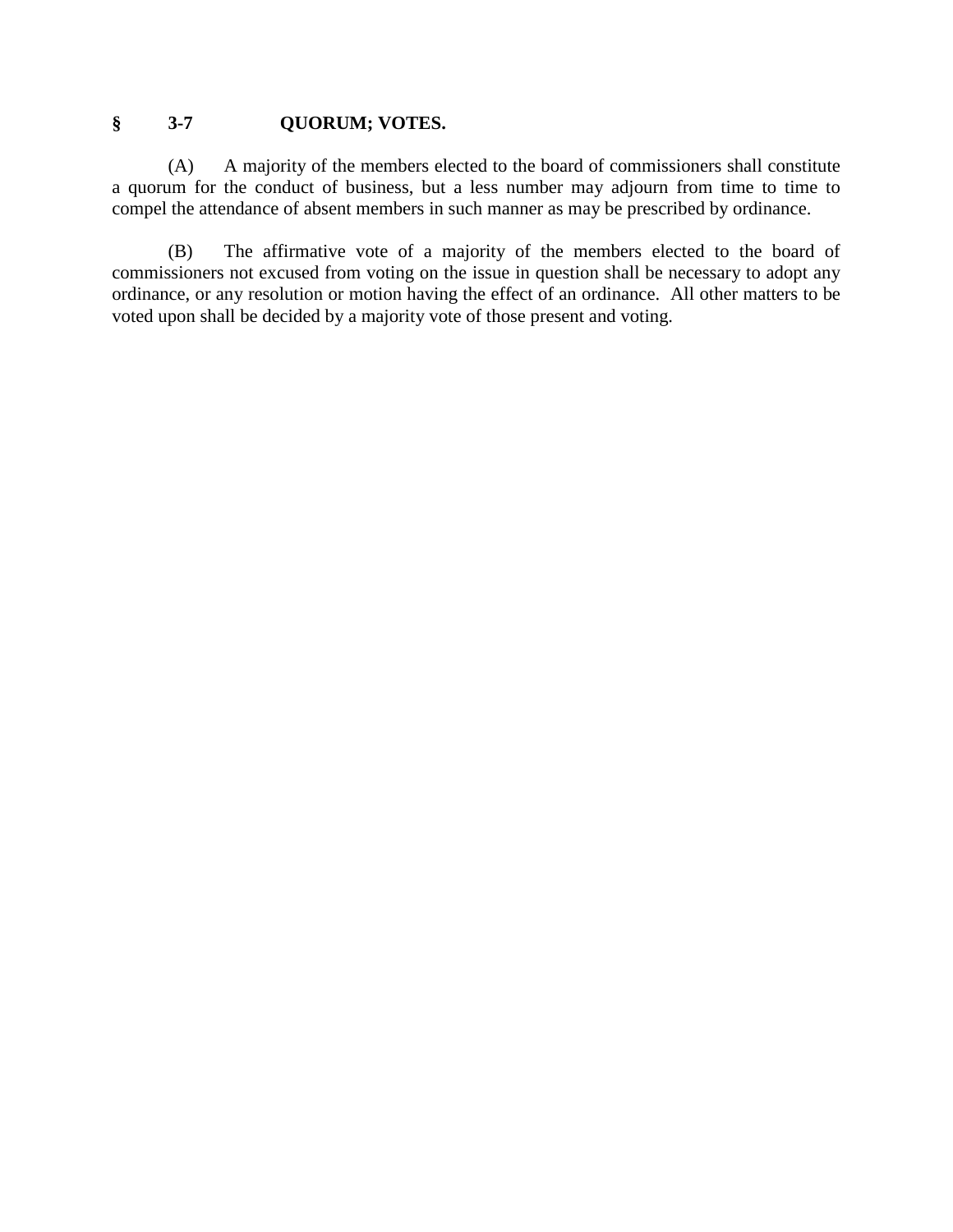## **§ 3-8 ORDINANCES AND RESOLUTIONS.**

The adoption, amendment, repeal, pleading or proving of ordinances shall be in accordance with the applicable provisions of the general laws of North Carolina not inconsistent with this Charter. The ayes and noes shall be taken upon all ordinances and resolutions and entered upon the minutes of the board. The enacting clause of all ordinances shall be: "Be it ordained by the Board of Commissioners of the Town of Aberdeen." All ordinances and resolutions shall take effect upon adoption unless otherwise provided therein.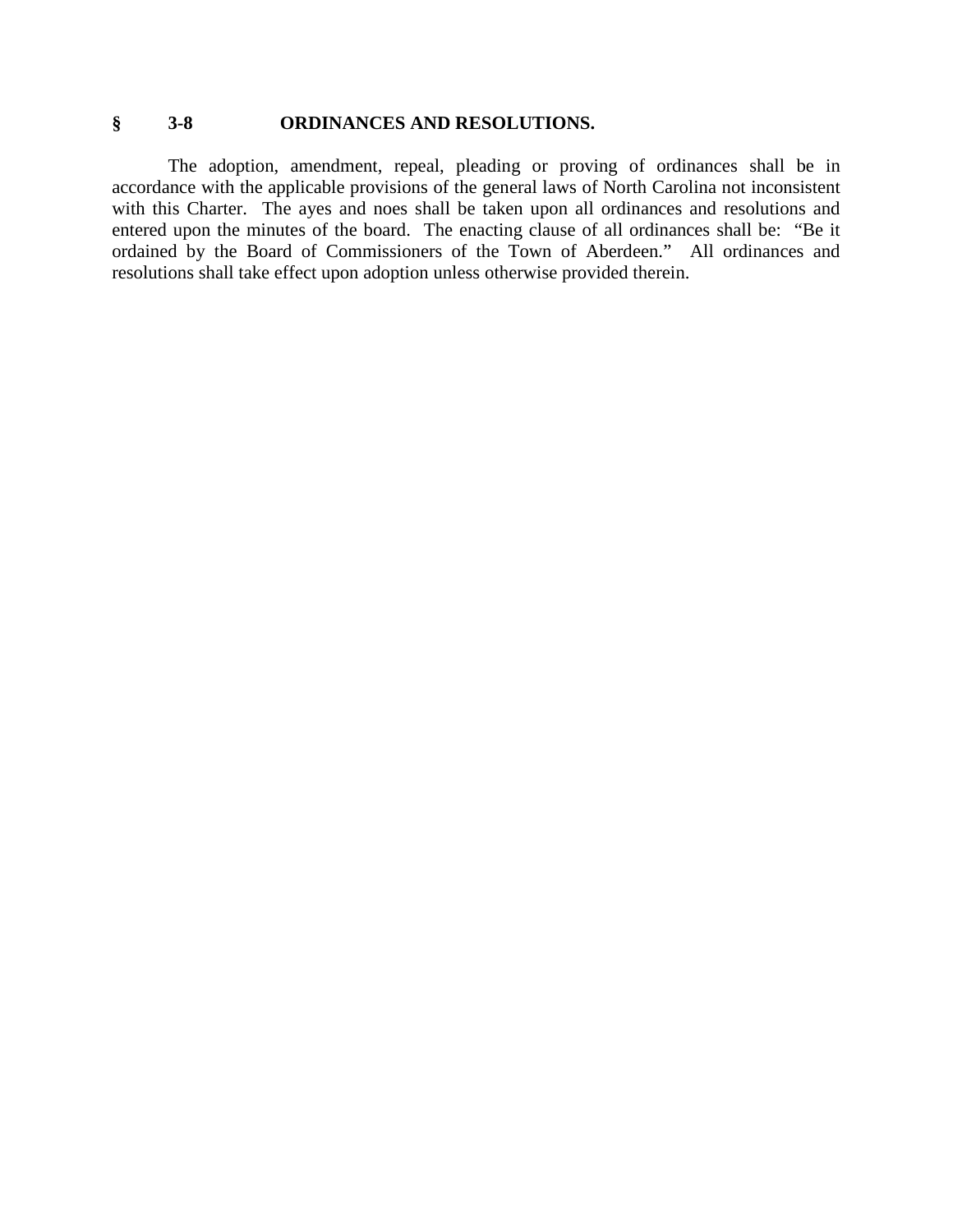*ARTICLE IV ELECTIONS*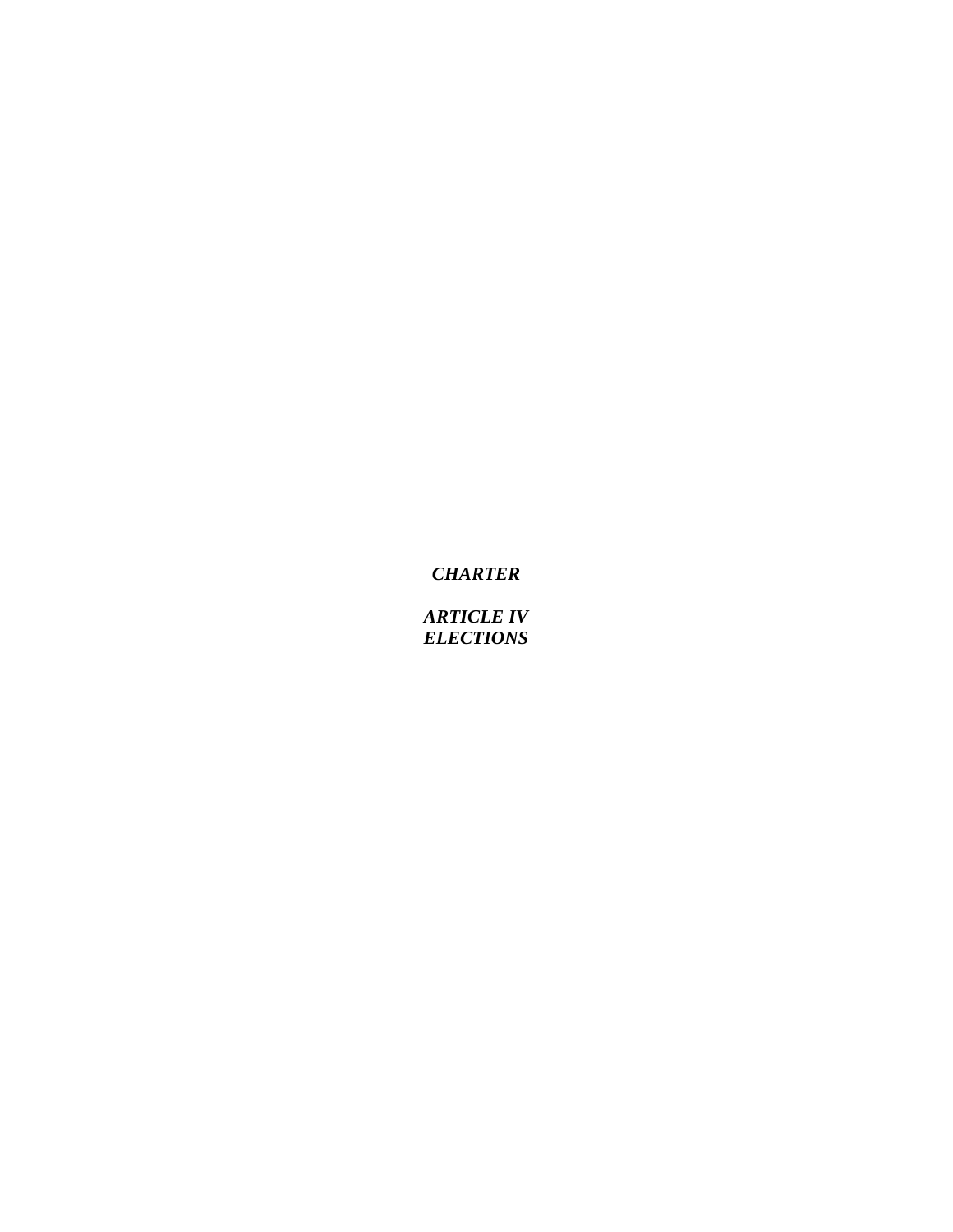#### **§ 4-1 REGULAR MUNICIPAL ELECTIONS.**

The municipal elections shall be held and conducted by the Moore County Board of Elections. The regular municipal elections shall be nonpartisan and dedicated by simple plurality. The regular election for municipal offices shall be on Tuesday after the first Monday in November in 1975 and every two years thereafter. The elections shall be held and conducted in accordance with the applicable provisions of Articles 23 and 24 of Chapter 163 of the General Statutes of North Carolina. Beginning in the regular election to be held in November 1975, the three candidates for commissioner receiving the highest number of votes shall be elected for terms of four years, and the town candidates receiving the next highest number of votes shall be elected for terms of two years. Thereafter, as their terms expire, their successors shall be elected for terms of four years. Beginning in November 2019, the office of mayor shall be elected for a term of two years, and thereafter, starting in the election of November 2021, the mayor shall be elected for a term of four years. (Ordinance amended 4/23/2018)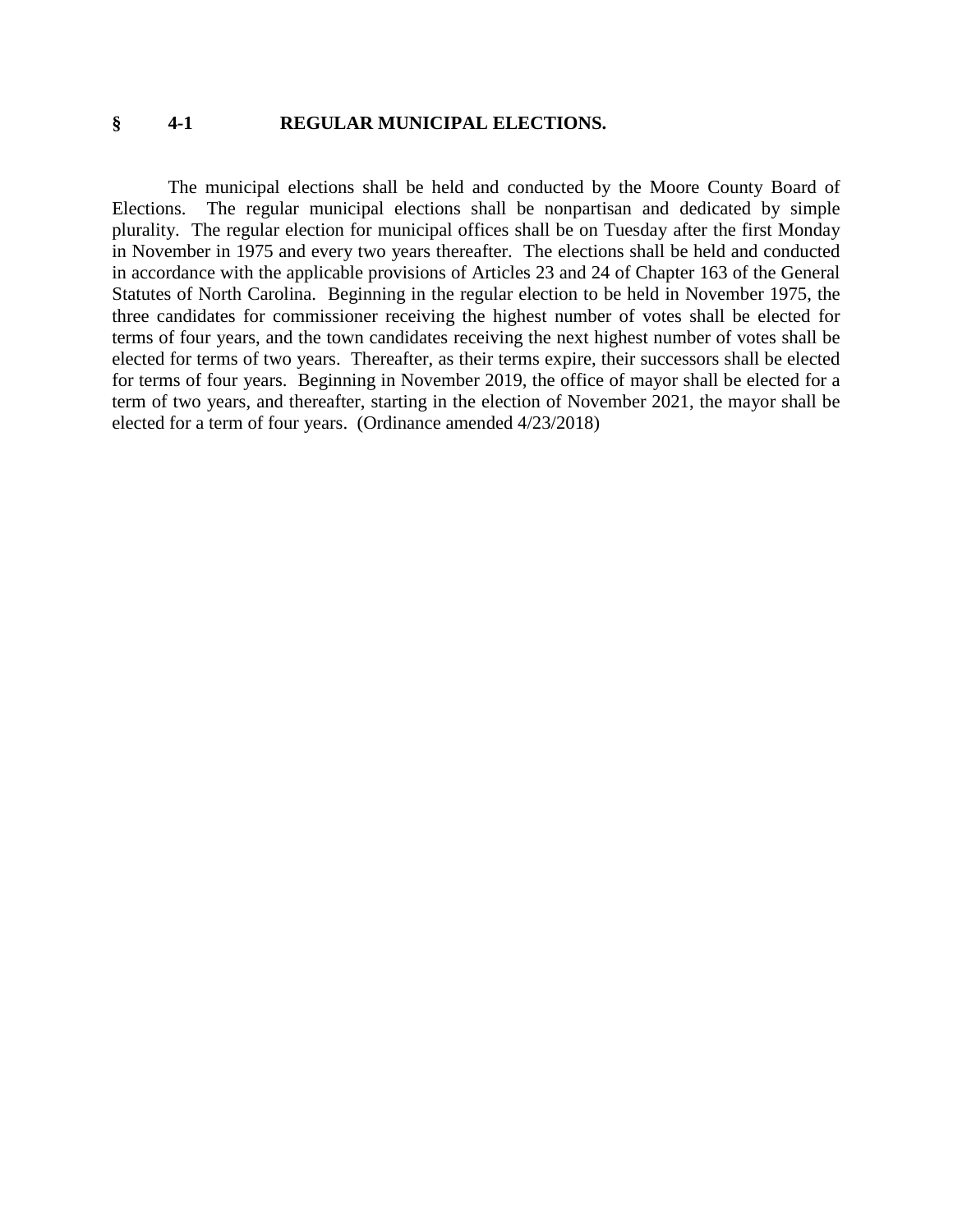*ARTICLE V TOWN ATTORNEY*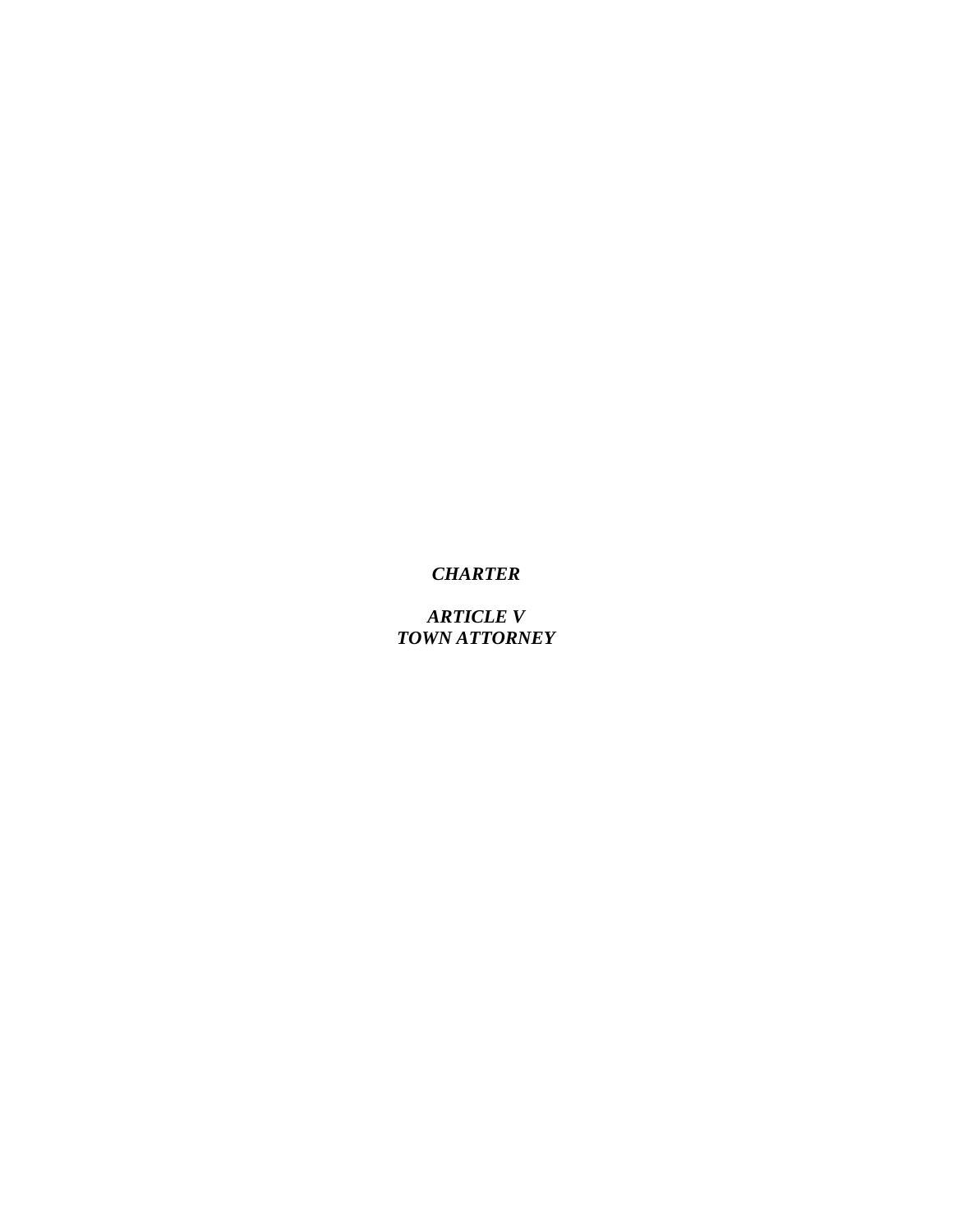## **§ 5-1 APPOINTMENT; QUALIFICATIONS; TERM; COMPENSATION.**

The board of commissioners shall appoint a town attorney who shall be an attorney at law licensed to engage in the practice of law in North Carolina and who need not be a resident to the town during his tenure. The town attorney shall serve at the pleasure of the board and shall receive such compensation as the board shall determine.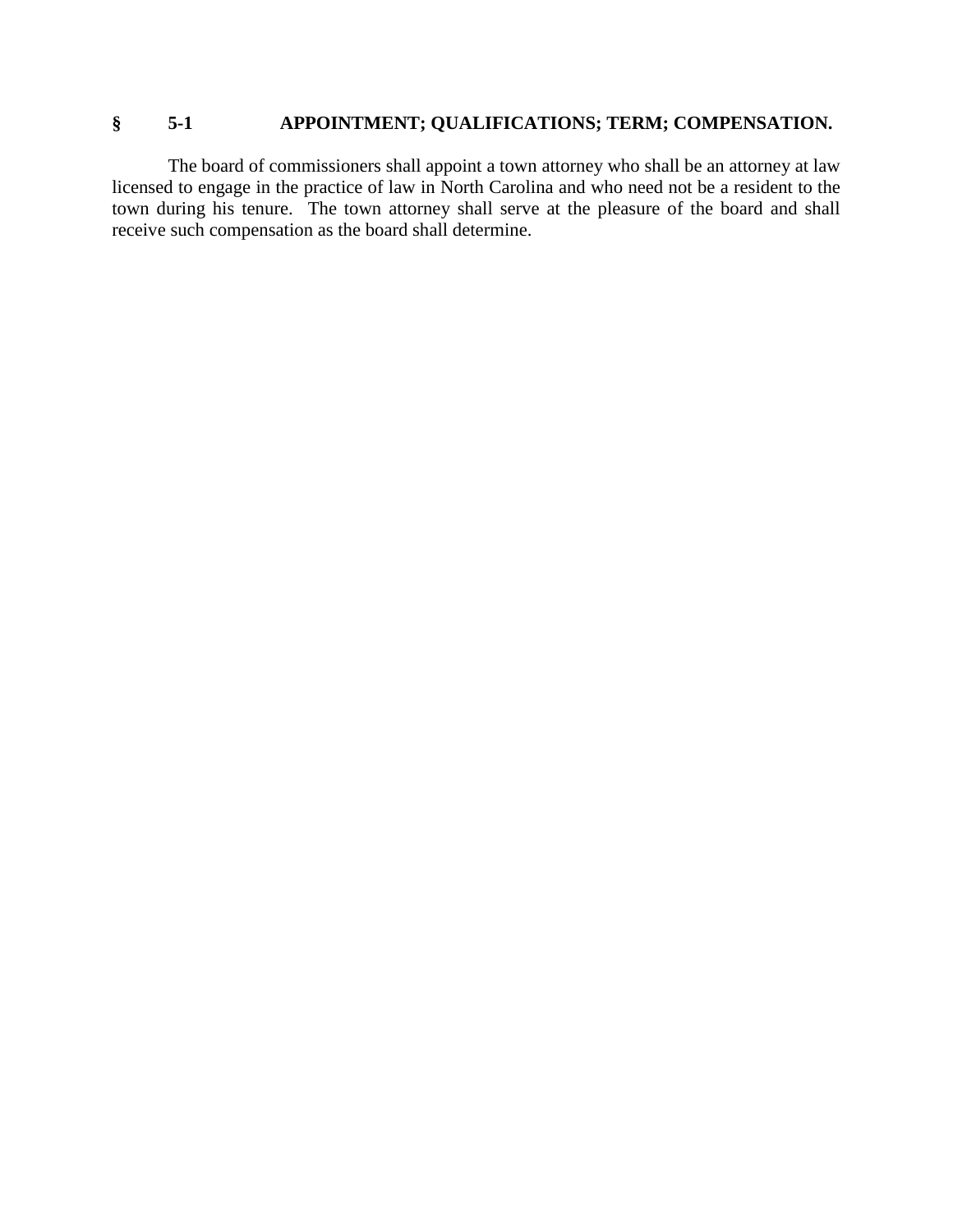### **§ 5-2 DUTIES OF TOWN ATTORNEY.**

It shall be the duty of the town attorney to prosecute and defend suits against the town; to advise the mayor, board of commissioners and other town officials with respect to the affairs of the town; to draft all legal documents related to the affairs of the town; to draft proposed ordinances when requested to do so; to inspect and pass upon all agreements, contracts, franchises and other instruments with which the town may be concerned; to attend all meetings of the board of commissioners when required by the board; and to perform such other duties as may be required of him by virtue of this position as town attorney.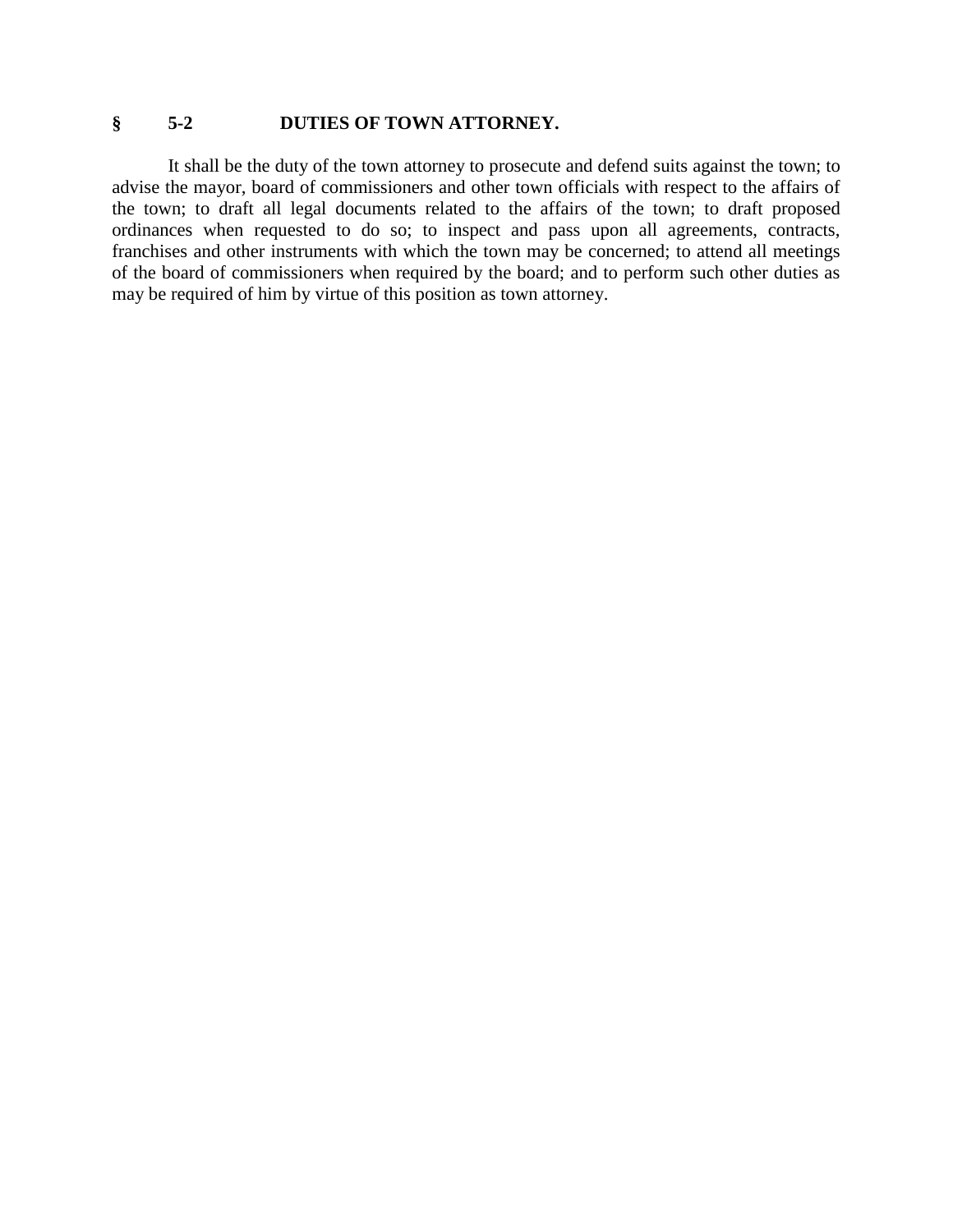# **§ 7-2 INDEPENDENT AUDIT.**

As soon as possible after the close of each fiscal year, an independent audit shall be made of all books and accounts of the town government by a certified local government commission. The audit shall be secured in accordance with the provisions of the Local Government Budget and Fiscal Control Act.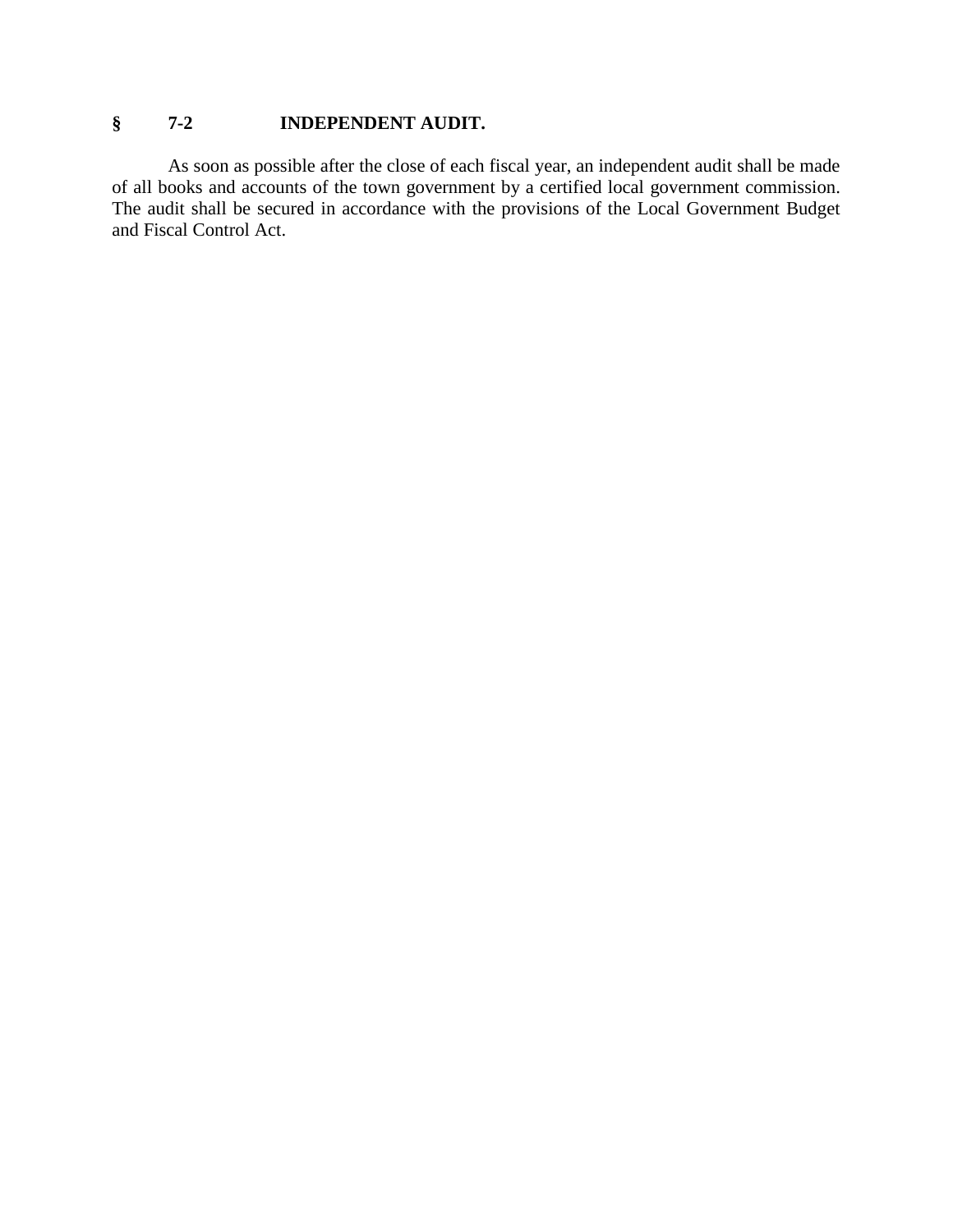*ARTICLE VIII POLICE*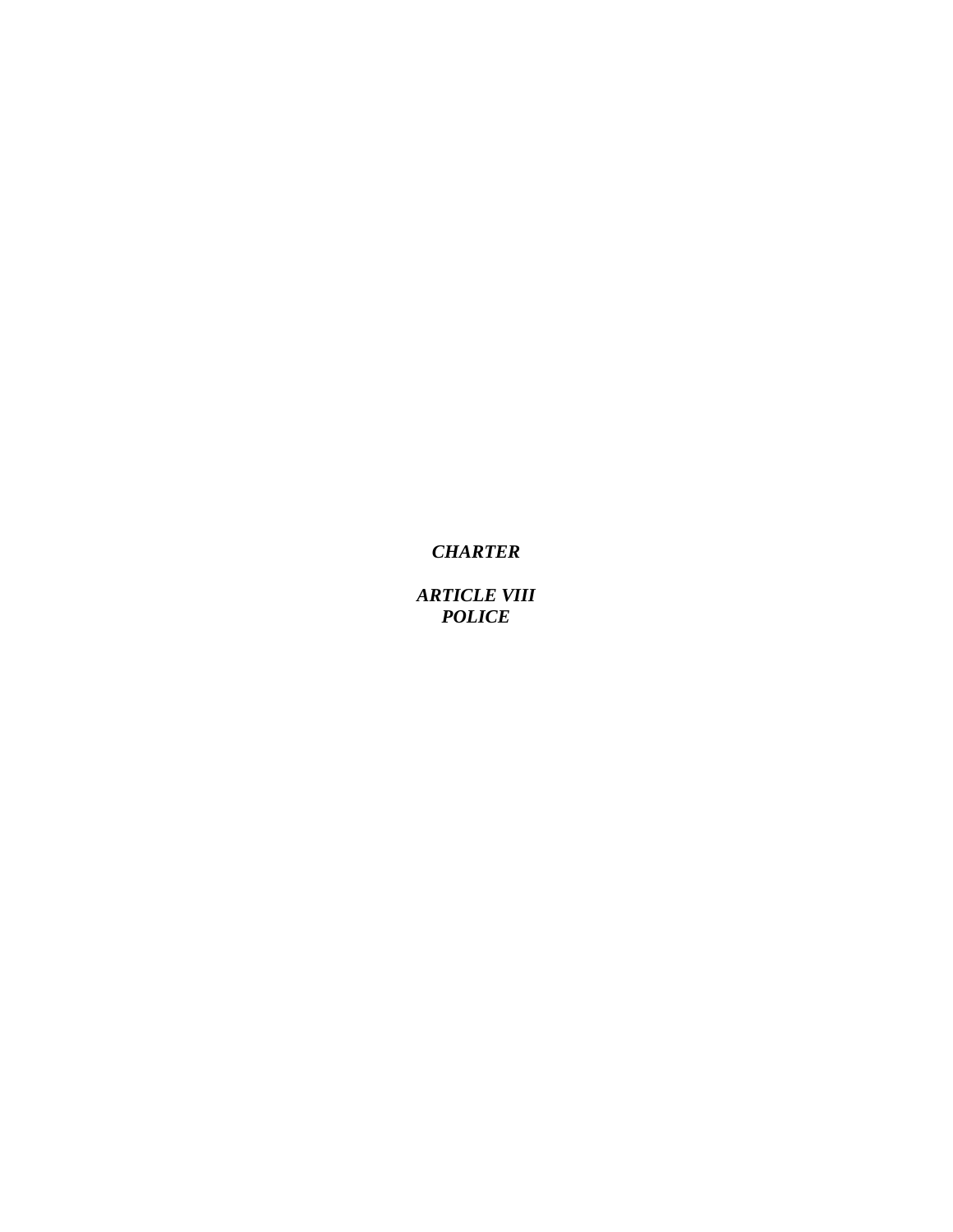### **§ 8-1 JURISDICTION.**

(A) In addition to their authority within the corporate limits, town policemen shall have all powers invested in law enforcement officers by statute or common law within that territory outside the corporate limits and within one mile thereof which does not lie within the corporate limits of any other municipality.

(B) The jurisdiction of the police force is hereby extended to include all town-owned property and facilities whether located within or outside of corporate limits, and all members of the police force shall have upon and within such property and facilities all rights, power and authority as they have within the corporate limits.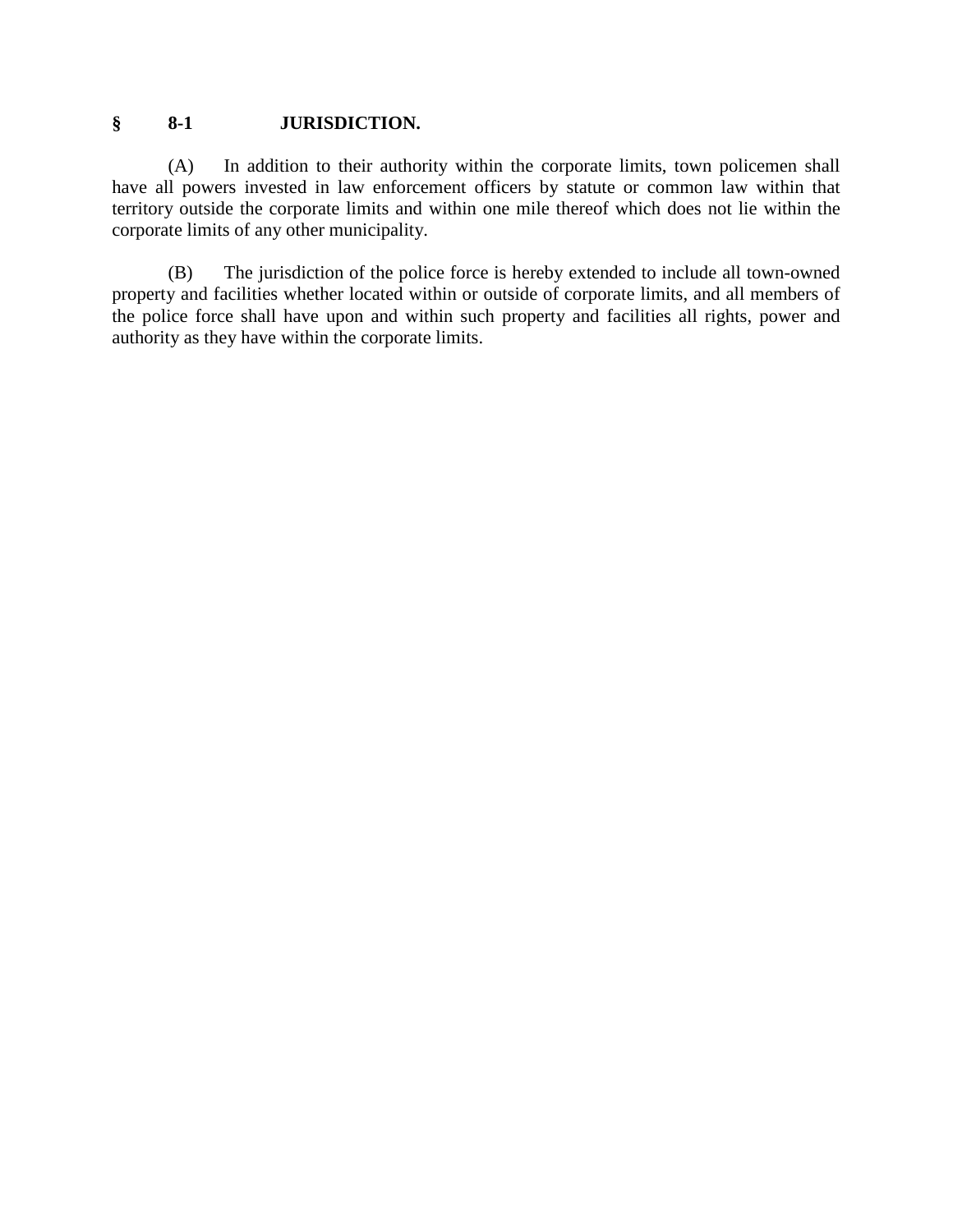## *ARTICLE XI CLAIMS AGAINST THE TOWN*

*Editor's note: There is no Article IX or X.*